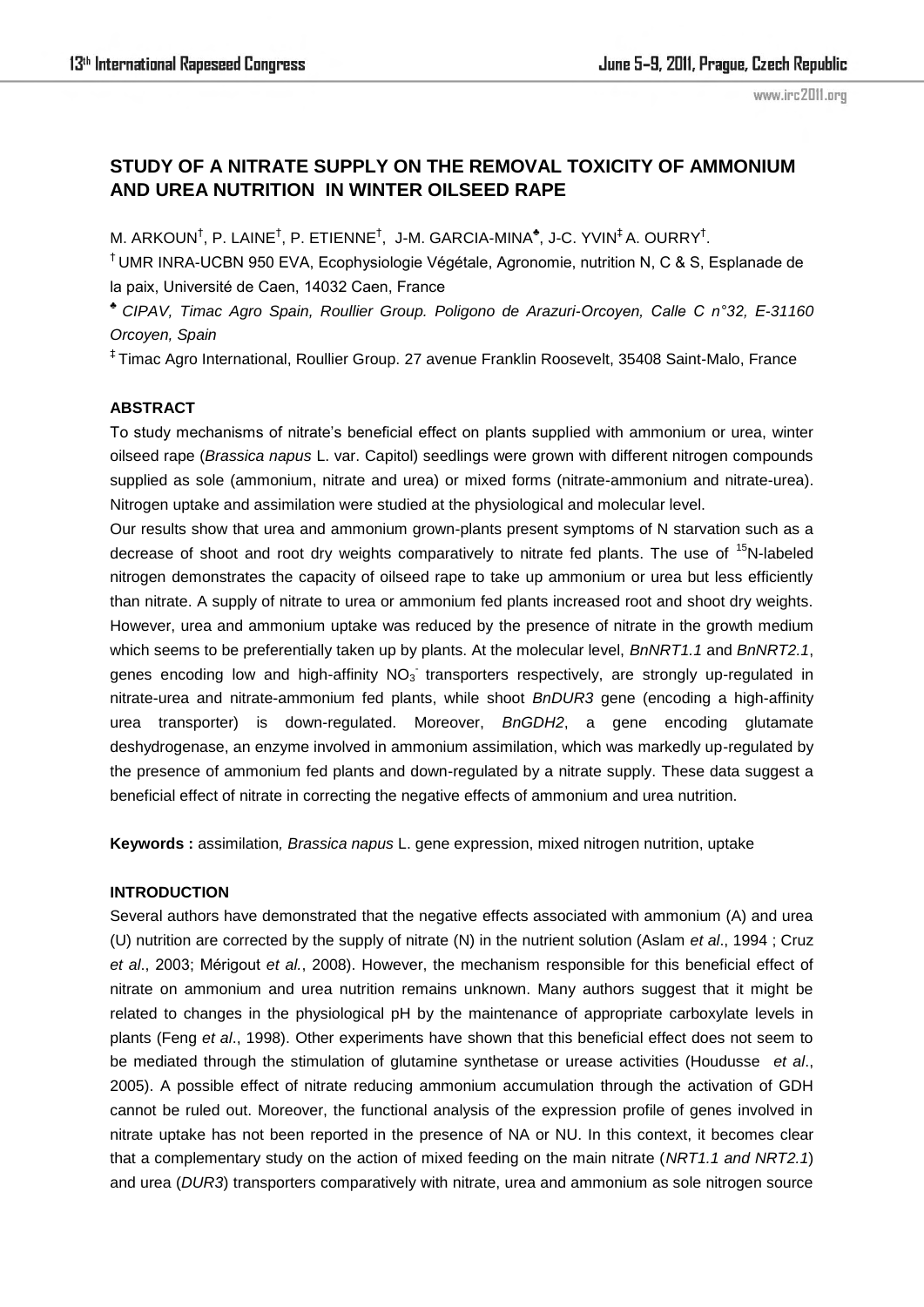#### *Nitrate, ammonium and urea uptake*

In order to study mechanisms of nitrate's beneficial effect, rapeseed seedlings were grown with different nitrogen compounds supplied as sole (ammonium, nitrate and urea) or mixed forms: nitrateammonium (NA) and nitrate-urea (N.U).

Plant growth (*i.e.* dry matter production) was not significantly affected during the first 24 and 72 hours of treatment (data not shown). After 15 days of treatment, the analysis of the accumulated dry biomass revealed very significant differences. Comparatively to nitrate fed plants, plants treated with urea or ammonium were characterized by a decrease of shoot and root dry weights (from approximately 4 and 2 fold respectively). Moreover, plants fed with urea presents symptoms of N starvation with an even lower efficiency. Our results also show that the addition of nitrate to urea or ammonium fed plants reduce significantly this negative effect compared with provision of either N source alone.

This difference of growth might reflect differences in N uptake or assimilation related to the N nutrition. The cumulative N uptake has been followed by the use of  $15N$  labelling. Results demonstrate the capacity of oilseed rape to take up ammonium or urea but less efficiently than nitrate (data not shown). Surprisingly, urea and ammonium uptake was reduced by the presence of nitrate (from 43,3±5 to 29,6 $\pm$ 2,15 mg <sup>15</sup>N and from 1037,6 $\pm$ 100 to 570 $\pm$ 58,37 mg <sup>15</sup>N, respectively) in the growth medium which seems to be preferentially taken up by plants, reinforcing the nitrophile character of Brassicaceae. However, other experiments perform on wheat have shown that nitrate increases their removal from the plant (Garnica *et al*., 2009). Our study also reports the inhibitory effect of urea and ammonium (by 2,5 fold) on nitrate uptake. This observation is consistent with other studies, reporting that NO<sub>3</sub> accumulation and assimilation are strongly repressed by NH<sub>4</sub><sup>+</sup> or urea (Aslam *et al.*, 1994 ; Mérigout *et al*., 2008).

#### *Analysis of BnNRT1.1, BnNRT2.1 and BnDUR3 transcript levels*

As demonstrated above, N treatments led to major changes in plants. To determine the relative expression of nitrate (*BnNRT1.1* and *BnNRT2.1*) and urea (*BnDUR3*) transporters, an analysis by qPCR on roots and shoots of plants has been undertaken. Our results show that root *BnNRT1.1* and *BnNRT2.1* are inducible by nitrate (figure 1A and B). Interestingly, *BnNRT1.1* is also up-regulated by ammonium at 24h and 72h after treatment (figure 1A), while no induction was observed in urea treatment comparatively with starved conditions (S). As already described in other works, nitrate transporters are induced by its own substrate (Okamoto *et al.*, 2003). Surprisingly, our results show that, *BnNRT1.1* is strongly up-regulated in nitrate-urea (N.U) and nitrate-ammonium (N.A) fed plants, while *BnNRT2.1* is only up-regulated by nitrate-urea treatment. This could explain that there is more nitrate taken up when rapeseed is fed with mixed nutrition. The repressive effect of urea as the sole N source on nitrate uptake could be explained by a direct inhibition, but also by the high Glutamine content in root cells of urea-grown plants (Mérigout *et al*., 2008).

It has been shown that *BnDUR3* represent a major transporter for high-affinity urea uptake in *Arabidopsis* (Kojima *et al*., 2007). Our results show a slight induction of *BnDUR3* in roots supplied with urea (data not shown). Surprisingly, *BnDUR3* was also induced in shoots in urea fed plant after 72h of treatment (figure 1C), this suggests that a substantial part of urea may be directly translocated to the shoots. Indeed, 20% of <sup>15</sup>N-labeled urea was translocated from roots to shoots in *Arabidopsis* (Mérigout *et al*., 2008). Interestingly, *BnDUR3* is down-regulated in nitrate-urea fed plants (figure 1C), suggesting a beneficial effect of nitrate in reducing urea accumulation.

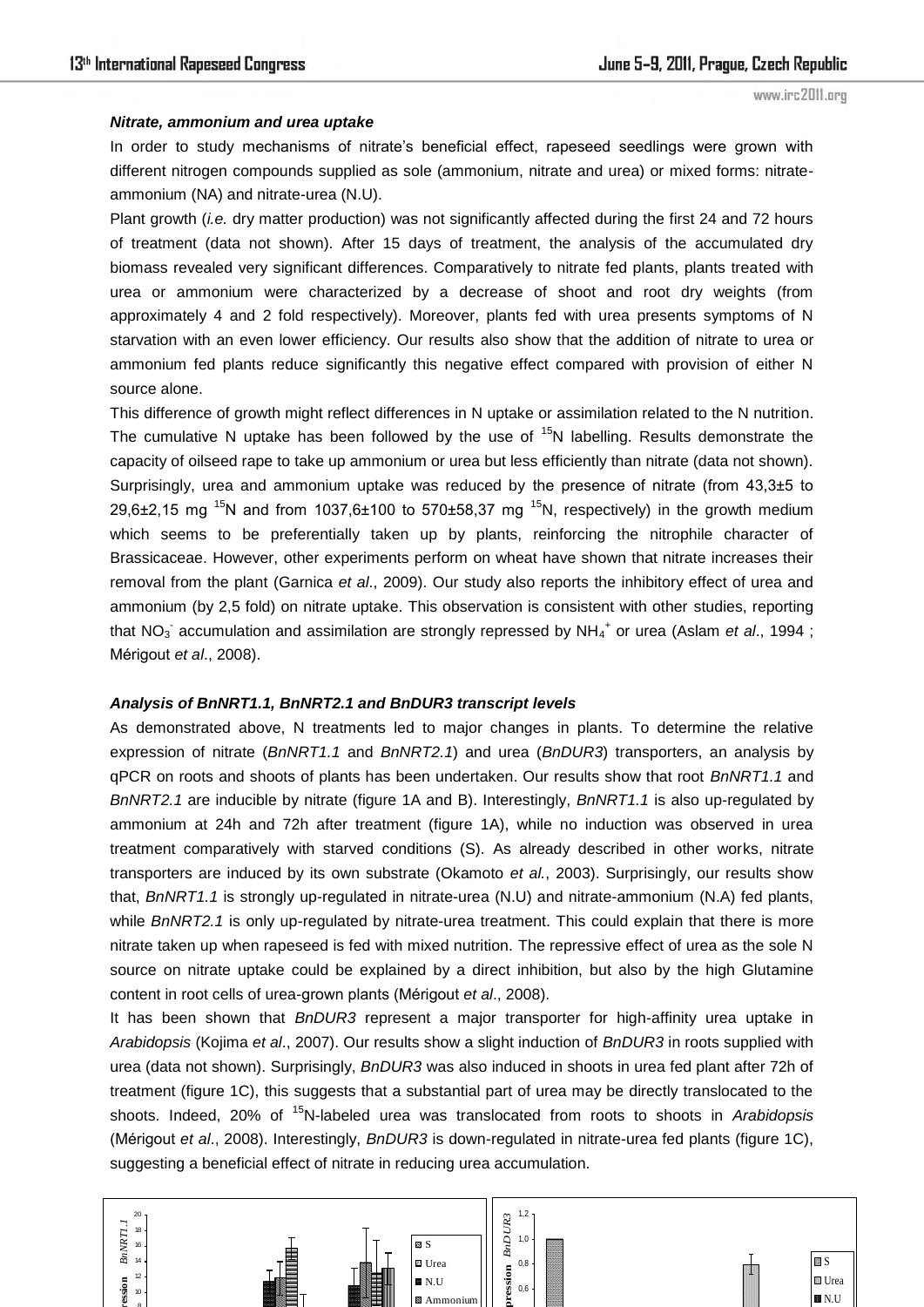



**Figure 1 : Relative expression of root**  *BnNRT1.1* **(A);** *BnNRT2.1* **(B) and shoot**  *BnDUR3* **(C) in response to different treatments with 2mM-N urea ; N-(nitrateurea :N.U) ; N-ammonium ; N-(nitrateammonium: N.A) ; N-nitrate and no N (S). Vertical bars indicate ± SE for n = 4 with a bulk of 40 seedlings when larger than the symbol.** 

# *Ammonium assimilation: Analysis of BnGDH2 transcript level*

Many species, including rapeseed, develop symptoms of toxicity when subjected to high concentration of NH<sub>4</sub><sup>+</sup> (Britto and Kronzucker, 2002). GDH may play a potential role in ammonium assimilation under particular stress conditions (Dubois *et al*., 2003). Indeed, our study shows that root *BnGDH2* is highly induced in ammonium fed-plant after 15 days of treatment, and repressed by nitrate-ammonium (NA) or nitrate (figure 2). No induction has been observed after 24 and 72 hours of treatment. The upregulation of *BnGDH2* in response to elevated NH<sub>4</sub><sup>+</sup> levels suggests that GDH is important in detoxification of ammonium by assimilating some of the excess ammonium ions by catalysing the reductive amination of 2-oxoglutarate to glutamate (Terce-Laforgue *et al*., 2004).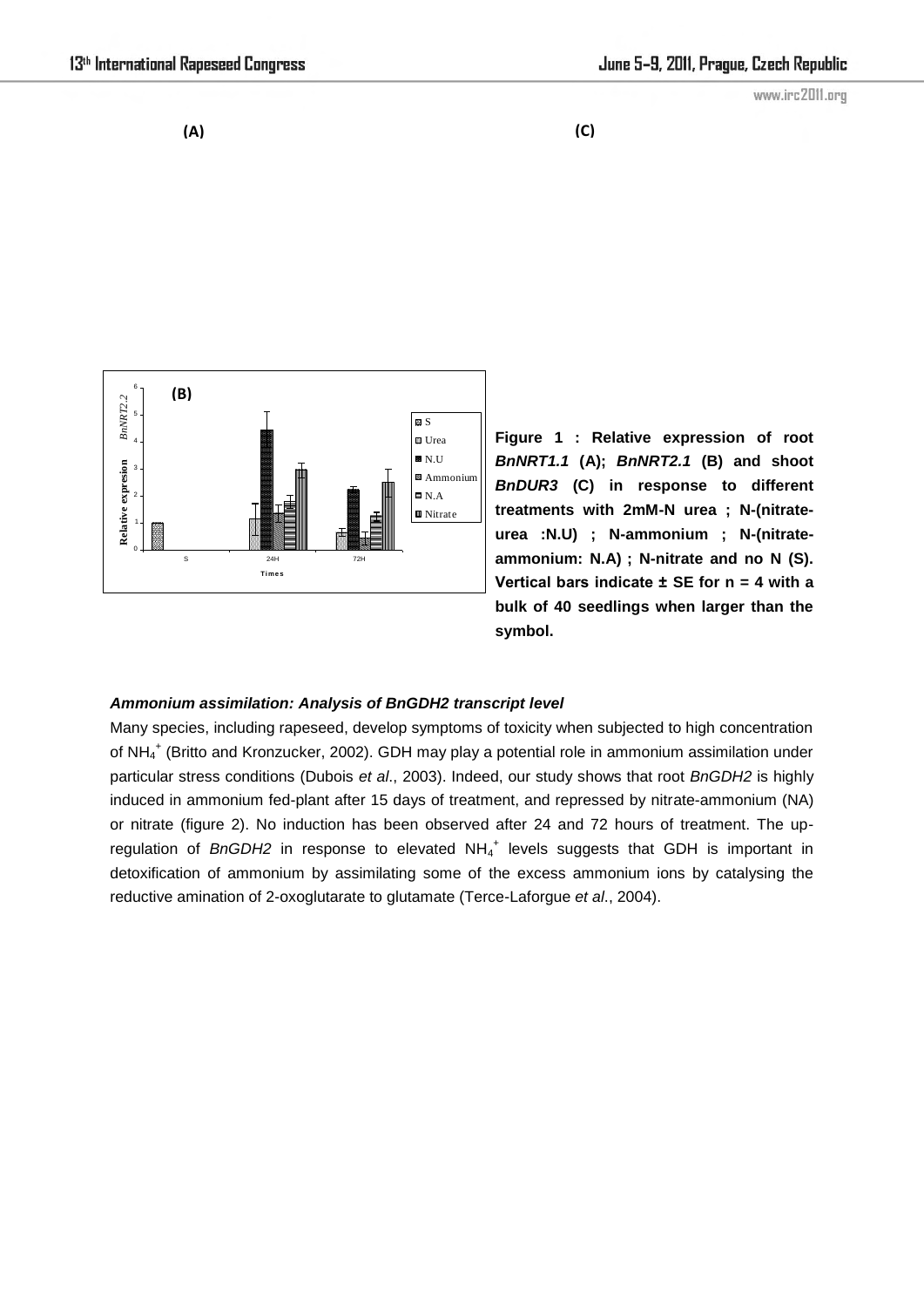

**Figure 2 : Relative expression of root** *BnGDH2* **in response to different treatments with 2mM-N urea; N-(nitrate-urea: N.U); N-ammonium; N-(nitrate-ammonium: N.A); N-nitrate and no N (S). Vertical bars indicate ± SE for n = 4 with a bulk of 40 seedlings when larger than the symbol. CONCLUSIONS** 

Our data demonstrate:

- 1. The negative effect of ammonia and urea supply on the growth of oilseed rape, the effect being more pronounced when plants were supplied with urea.
- 2. *BnNRT1.1* and *BnNRT2.1* are strongly up-regulated in nitrate-urea (N.U) and nitrate-ammonium (N.A) fed plants, while *BnDUR3* is repressed. In consequence, there is more nitrate taken up by plants when they are fed with mixed nutrition. Indeed, urea and ammonium uptake was reduced by the presence of nitrate which seems to be preferentially taken up by plants, confirming the nitrophile character of Brassicaceae.
- 3. The up-regulation of *BnGDH2* under ammonium nutrition suggest the implication of this enzyme in ammonium detoxification.

#### **ACKNOWLEDGEMENTS**

The authors thank the « Pôle de compétitivité Mer-Bretagne » and the « Fond Unique Interministeriel » to support the AZOSTIMER project. We are greatful to technical team of UMR EVA 950 for IRMS analysis.

#### REFERENCES

Aslam M, Travis RL, Huffaker RC (1994), *Plant Physiol*. 106: 1293–1301.

Britto DT, Kronzucker HJ (2002), *J. Plant Physiol*. 159: 567–584.

Cruz C, Castillo M, Dom´ınguez CN, Juanarena N, Aparicio-Tejo P, Lamsfus C (2003), *Actas XV Reuni´on de la Sociedad Espa˜nola de Fisiolog´ıa Vegetal y VIII Congreso Hispano-Luso*, ed. by Sociedad Espa˜ nola de Fisiolog´ıa Vegetal, Palma de Mallorca, p. 297.

Dubois F, Tercé-Laforgue T, Gonzalez-Moro M.B, Estavillo M.B, Sangwan R, Gallais A. and Hirel B (2003), *Plant Physiol*. *Biochem.* 41: 565 – 576.

Feng J, Volk RJ and Jackson W (1998), *Plant Physiol*. 118: 835–841.

Garnica M, Houdusse F, Yvin JC and Garcia-Mina J.M (2009), *J Sci Food Agric*. 89: 55–62.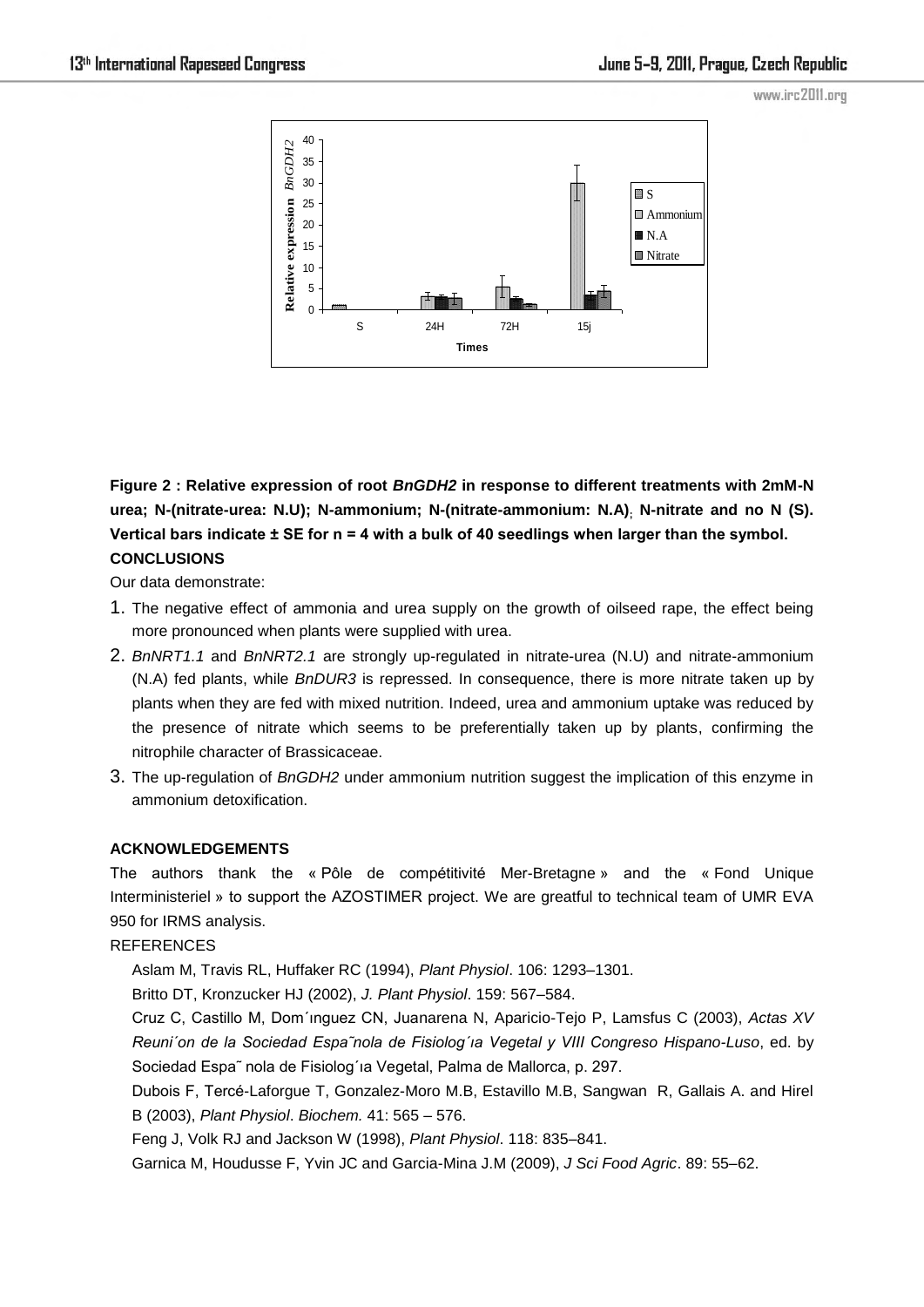is of great interest. In order to verify these hypotheses, nitrogen uptake and its assimilation were studied at the physiological and molecular level by the use of  $15N$  labelling and qPCR expression analysis of *BnNRT1.1*, *BnNRT2.1*, *BnDUR3* and *BnGDH2*, respectively.

#### **MATERIAL AND METHODS**

# *Experimental treatment, harvest and Isotope Analysis*

Seeds of *Brassica napus* L. (var. Capitol) were sterilised and then germinated 72h in dark on perlite. Seedlings were then placed for 2 weeks in light then transferred on 10L tanks for different durations (0, 24h, 72h, and 15 days) and supplied with diluted Hoagland nutrient solution containing 2 mmol  $L^{-1}$ of N-NO<sub>3</sub>, N-NH<sub>4</sub><sup>+</sup>, N-urea, N-NA, and N-NU. <sup>15</sup>N labelling (atom % <sup>15</sup>N, 2%), was used for measurement of cumulative N uptake at each time.

The experiment was carried out in green house, at 20°C with cycle day/night of 16/8h (Lamp Hortilux Schreder, 400 W, HS.TP4.23) and nutrient solution was renewed every 2 days.

At each harvest, fresh weight of root and shoot was determined before drying for 48 h at 60°C. After drying, organs were ground separately for 2 min to fine powder with inox beads of 0.4 mm diameter in an oscillating grinder (mixer mill MM301; Retsch) before isotope analysis. The  $15N$  analyses were performed using an analyzer (EA 300; Eurovector) coupled with a mass spectrometer (isoprime mass spectrometer; GV Instrument).

#### *RNA Isolation and Quantitative RT-PCR Analysis*

Total RNA was extracted from 200 to 400 mg of root and shoot fresh matter corresponding to three sets of seedlings for each treatment. Fresh root and shoot samples were ground in liquid nitrogen with a mortar. The resulting powder was suspended in 750 µL of extraction buffer (0.1 M Tris, 0.1 LiCl, 0.01 M EDTA, 1% SDS [w/v], pH8) and 750 µL of hot phenol (80 °C, pH 4). This mixture was vortexed for 30s. After addition of 750 µL of chloroform/isoamylalcohol (24:1), the homogenate was centrifuged (15000g, 5 min, 4° C). The supernatant was transferred into 4 M LiCl solution (w/v) and incubated overnight at 4° C. After centrifugation (15000g, 30 min, 4° C), the pellet was suspended in 250 µL of sterile water. Fifty microliters of 3 M sodium acetate (pH 5.6) and 1 mL of 96% ethanol were added to precipitate the total RNA for 1 h at -80 $\degree$  C. After centrifugation (15000g, 20 min, 4 $\degree$  C), the pellet was washed with 1mL of 70% ethanol, then centrifuged at 15000g for 5 min at 4° C. The resulting pellet was dried for 5min at room temperature and resuspended in sterile water containing 0.1% SDS and 20 mM EDTA. Quantification of total RNA was performed by spectrophometer at 260 nm (BioPhotometer, Eppendorf) before RT-PCR analysis.

For RT, 1 µg of total RNA was converted to cDNA with an iScript cDNA synthesis kit using the manufacturer's protocol (Bio-Rad). The subsequent PCR reactions were performed with 4 µL of 200X diluted cDNA, 500 nM of the primers, 1XSYBR Green PCR Master Mix (Bio-Rad) in a total volume of 15 µL. The specificity of PCR amplification was examined by monitoring the melting curves after quantitative PCR reactions using the Chromo4 system (Bio-Rad) and by sequencing the quantitative PCR product to confirm that the correct amplicons were produced from each pair of primers (Biofidal). Comparative relative expression of the various genes was determined using the delta-delta Ct method employing the formula: relative expression =  $2^{[ACt \text{ sample-}\Delta Ct \text{ control}]}$  where Ct refers to the threshold cycle, sample indicates the gene of interest, and control indicates the endogenous housekeeping gene (Livak *et al*., 2001).

#### **RESULTS AND DISCUSSION**